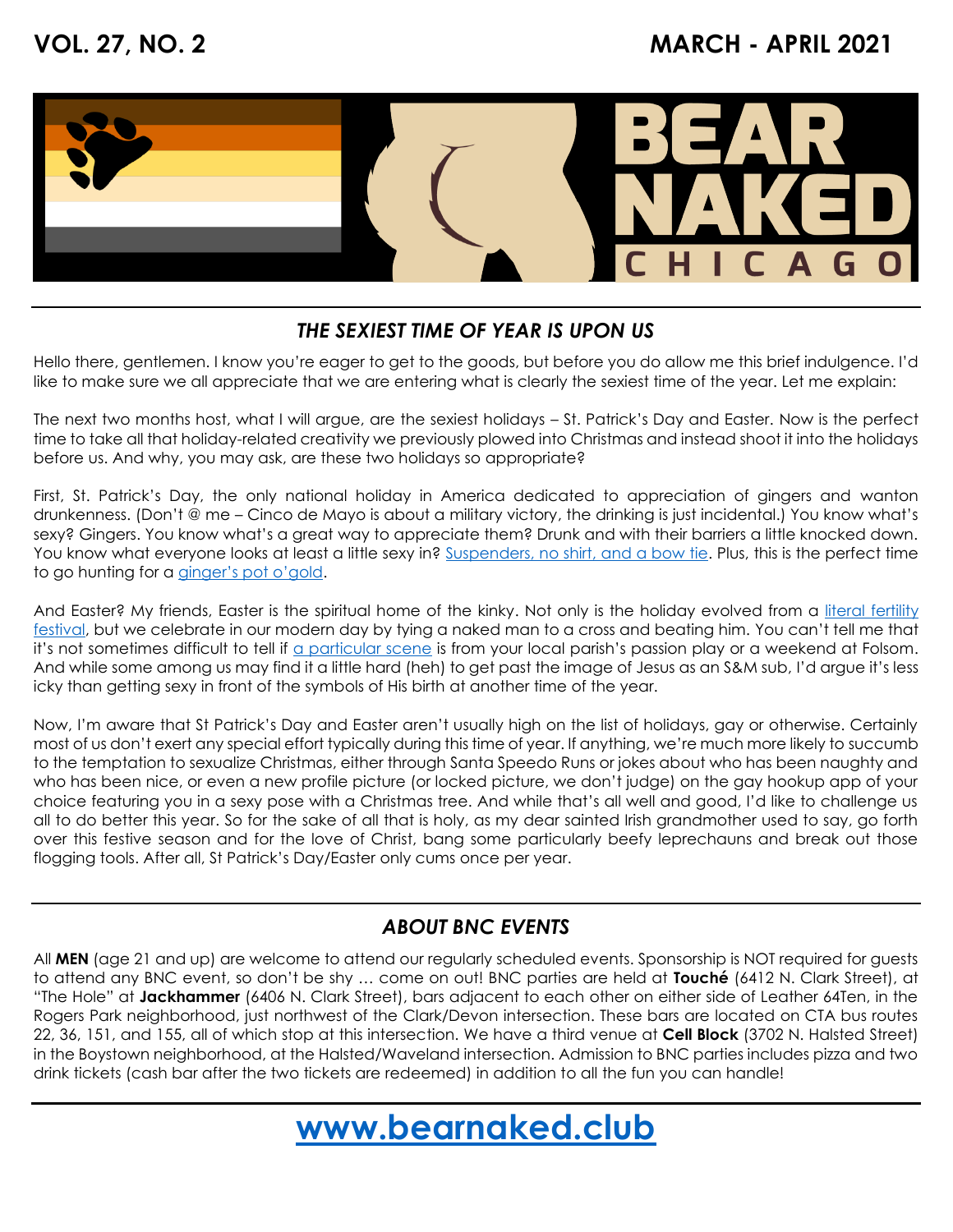## *UPCOMING BNC EVENTS\**

| <b>DAY</b>                                                                                     | <b>DATE</b>      | <b>DOOR CHECK-IN</b> | <b>EVENT</b>                                                                                                                    | <b>LOCATION</b> |
|------------------------------------------------------------------------------------------------|------------------|----------------------|---------------------------------------------------------------------------------------------------------------------------------|-----------------|
| SUN                                                                                            | MAR 6            | $3:00 - 4:00$        | Afternoon Bar Play Party                                                                                                        | Touché          |
|                                                                                                |                  |                      | \$15 Members, \$20 Guests, includes 2 wine, well liquor or domestic beer drink tickets + pizza                                  |                 |
|                                                                                                |                  |                      |                                                                                                                                 |                 |
| <b>DAY</b>                                                                                     | <b>DATE</b>      | <b>DOOR CHECK-IN</b> | <b>EVENT</b>                                                                                                                    | <b>LOCATION</b> |
| <b>WED</b>                                                                                     | MAR 9            | 7:30-8:30PM          | <b>Evening Bar Play Party</b>                                                                                                   | Cell Block      |
|                                                                                                |                  |                      | \$15 Members, \$20 Guests, includes 2 wine, well liquor or domestic beer drink tickets + pizza                                  |                 |
| <b>DAY</b>                                                                                     | <b>DATE</b>      | <b>DOOR CHECK-IN</b> | <b>EVENT</b>                                                                                                                    | <b>LOCATION</b> |
| SUN                                                                                            | <b>MAR 13</b>    | $3:00 - 4:00$        | <b>Sunday Afternoon Party</b>                                                                                                   | Cell Block      |
|                                                                                                |                  |                      | \$15 Members, \$20 Guests, includes 2 wine, well liquor or domestic beer drink tickets + pizza                                  |                 |
|                                                                                                |                  |                      |                                                                                                                                 |                 |
| <b>DAY</b>                                                                                     | <b>DATE</b>      | <b>DOOR CHECK-IN</b> | <b>EVENT</b>                                                                                                                    | <b>LOCATION</b> |
| SAT                                                                                            | <b>MAR 19</b>    | $6:00 - 7:00$        | Saturday Night Party                                                                                                            | Touché          |
|                                                                                                |                  |                      | \$15 Members, \$20 Guests, includes 2 wine, well liquor or domestic beer drink tickets + pizza                                  |                 |
| <b>DAY</b>                                                                                     | <b>DATE</b>      | <b>DOOR CHECK-IN</b> | <b>EVENT</b>                                                                                                                    | <b>LOCATION</b> |
| <b>WED</b>                                                                                     | <b>MAR 23</b>    |                      |                                                                                                                                 |                 |
|                                                                                                |                  | 7:30-8:30PM          | <b>Evening Bar Play Party</b><br>\$15 Members, \$20 Guests, includes 2 wine, well liquor or domestic beer drink tickets + pizza | Cell Block      |
|                                                                                                |                  |                      |                                                                                                                                 |                 |
| <b>DAY</b>                                                                                     | <b>DATE</b>      | <b>DOOR CHECK-IN</b> | <b>EVENT</b>                                                                                                                    | <b>LOCATION</b> |
| <b>SAT</b>                                                                                     | <b>MAR 26</b>    | 1:00-6:00PM          | BEARS, THE BATHS & BEYOND                                                                                                       | Steamworks      |
|                                                                                                |                  |                      | REGULAR ADMISSION - LOOK OUT FOR BNC DISCOUNT COUPON EMAILED SEPERATELY                                                         |                 |
|                                                                                                |                  |                      |                                                                                                                                 |                 |
| <b>DAY</b>                                                                                     | <b>DATE</b>      | <b>DOOR CHECK-IN</b> | <b>EVENT</b>                                                                                                                    | <b>LOCATION</b> |
| <b>SUN</b>                                                                                     | APR <sub>3</sub> | 3:00-4:00PM          | Afternoon Bar Play Party                                                                                                        | Touché          |
|                                                                                                |                  |                      | \$15 Members, \$20 Guests, includes 2 wine, well liquor or domestic beer drink tickets + pizza                                  |                 |
| <b>DAY</b>                                                                                     | <b>DATE</b>      | <b>DOOR CHECK-IN</b> | <b>EVENT</b>                                                                                                                    | <b>LOCATION</b> |
| <b>WED</b>                                                                                     | <b>APR 13</b>    | 7:30-8:30PM          | <b>Evening Bar Play Party</b>                                                                                                   | Cell Block      |
| \$15 Members, \$20 Guests, includes 2 wine, well liquor or domestic beer drink tickets + pizza |                  |                      |                                                                                                                                 |                 |
|                                                                                                |                  |                      |                                                                                                                                 |                 |
| <b>DAY</b>                                                                                     | <b>DATE</b>      | <b>DOOR CHECK-IN</b> | <b>EVENT</b>                                                                                                                    | <b>LOCATION</b> |
| <b>SAT</b>                                                                                     | <b>APR 16</b>    | 6:00-7:00PM          | Evening Bar Play Party                                                                                                          | Touché          |
|                                                                                                |                  |                      | \$15 Members, \$20 Guests, includes 2 wine, well liquor or domestic beer drink tickets + pizza                                  |                 |
| <b>DAY</b>                                                                                     | <b>DATE</b>      | <b>DOOR CHECK-IN</b> | <b>EVENT</b>                                                                                                                    | <b>LOCATION</b> |
| SAT                                                                                            | <b>APR 23</b>    | 1:00-6:00PM          | Afternoon Bar Play Party                                                                                                        | Steamworks      |
|                                                                                                |                  |                      | <b>REGULAR ADMISSION - LOOK OUT FOR BNC DISCOUNT COUPON EMAILED SEPERATELY</b>                                                  |                 |
|                                                                                                |                  |                      |                                                                                                                                 |                 |
| <b>DAY</b>                                                                                     | <b>DATE</b>      | <b>DOOR CHECK-IN</b> | <b>EVENT</b>                                                                                                                    | <b>LOCATION</b> |
| <b>WED</b>                                                                                     | <b>APR 27</b>    | 7:30-8:30PM          | <b>Evening Bar Play Party</b>                                                                                                   | Cell Block      |

*\$15 Members, \$20 Guests, includes 2 wine, well liquor or domestic beer drink tickets + pizza*

\*As of this writing, Chicago is scheduled to eliminate all mask and vaccine mandates on February 28. Businesses may still hold their own requirements, so always check ahead before arriving to make sure you can get in.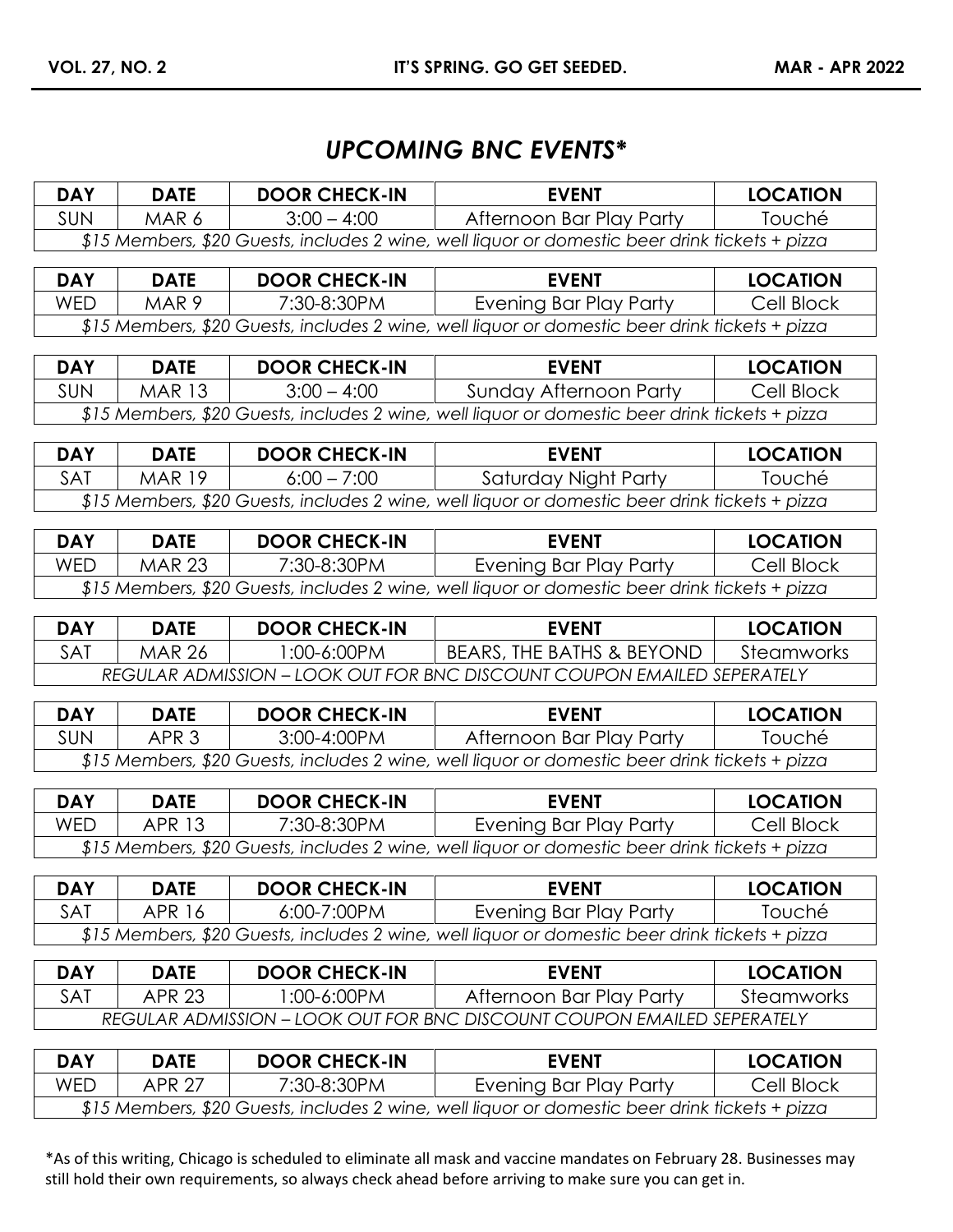## *A NOTE ABOUT STEAMWORKS*



Steamworks is a private membership gym/sauna/bathhouse exclusively for men 18 years and older. Located at 3246 N. Halsted Street in Boystown, between Belmont and Aldine, Steamworks offers BNC members **discount coupons** to attend their "Bears, the Baths, and Beyond" events on the fourth Saturday of each month, along with "Bear Hump" on the second Wednesday of each month. Steamworks has fully re-opened every day with all areas open, including the hot tub and steam room. Regardless, Steamworks has instituted a NO BAG POLICY for the time

being. **DO NOT BRING A BAG WITH YOU TO STEAMWORKS EVENTS.** Additionally, as of this writing Steamworks is not requiring proof of Covid-19 boosters in order to enter. This policy is subject to change, so always check before going yourself.

#### *SERVICE US – IMMEDIATE NEEDS – AND EARN BEAR BUCKS!*

We currently are in need of the following:

- **Someone willing to learn our procedures and serve as a backup for executing them**
- **Someone competent/knowledgeable** with Word Press

## *VOLUNTEER TO ASSIST WITH BNC EVENTS – AND EARN BEAR BUCKS!*

BNC is always seeking volunteers for our events, and YOU can help by becoming a BNC volunteer! *We especially need more volunteers now that we have added a third party venue at Cell Block.* Our volunteers get free entry to the event worked and they can also earn "Bear Bucks" that can be redeemed to pay annual membership dues or event entry fees. What are YOU doing to help BNC give you fun times? Please use the contact form on the BNC website at [http://www.bearnaked.club](http://www.bearnaked.club/) and let us know how and when you would be able to occasionally serve as a volunteer.

## *BE OUR FRIEND (WITH BENEFITS)*

BNC is expanding its online presence and we're happy to announce we're now on Twitter and BBRT with more profiles coming soon. Find us online at the profiles below and check back with us soon to see where else you can see more (and possibly *more***)** of us…